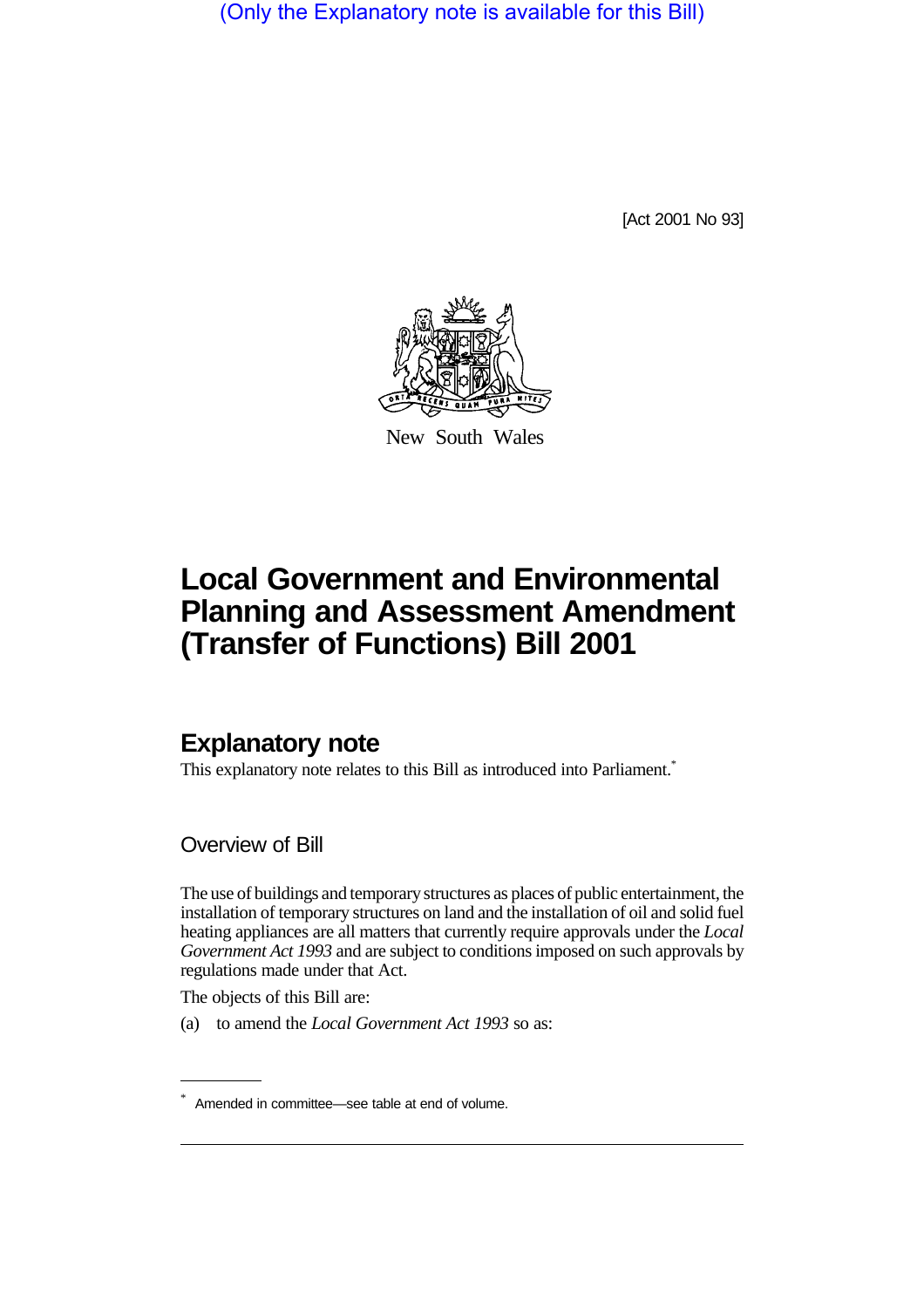Explanatory note

- (i) to remove the need for approvals for the use of buildings and temporary structures as places of public entertainment, the installation of temporary structures on land and the installation of oil and solid fuel heating appliances, and
- (ii) to repeal a provision with respect to the use of places of public entertainment by the Crown, and
- (iii) to repeal a provision that enables a local council to issue orders under that Act requiring a place of public entertainment to be upgraded to relevant standards, and
- (iv) to make other minor amendments, and
- (v) to enact provisions of a savings or transitional nature,
- (b) to amend the *Environmental Planning and Assessment Act 1979* so as:
	- (i) to allow the use of buildings and temporary structures as places of public entertainment and the installation of temporary structures on land to be regulated under that Act, and
	- (ii) to regulate the carrying out by the Crown of development involving the use of a building as a place of public entertainment, and
	- (iii) to enable a local council to issue orders under that Act requiring a place of public entertainment to be upgraded to relevant standards, and
	- (iv) to make other minor amendments, and
	- (v) to enact provisions of a savings or transitional nature.

The Bill also makes consequential amendments to a number of other Acts.

# Outline of provisions

**Clause 1** sets out the name (also called the short title) of the proposed Act.

**Clause 2** provides for the commencement of the proposed Act on a day or days to be appointed by proclamation, except for an amendment to the *Fines Act 1996* which is expressed to commence on the date of assent to the proposed Act.

**Clause 3** is a formal provision giving effect to the amendments to the *Local Government Act 1993* set out in Schedule 1.

**Clause 4** is a formal provision giving effect to the amendments to the *Environmental Planning and Assessment Act 1979* set out in Schedule 2.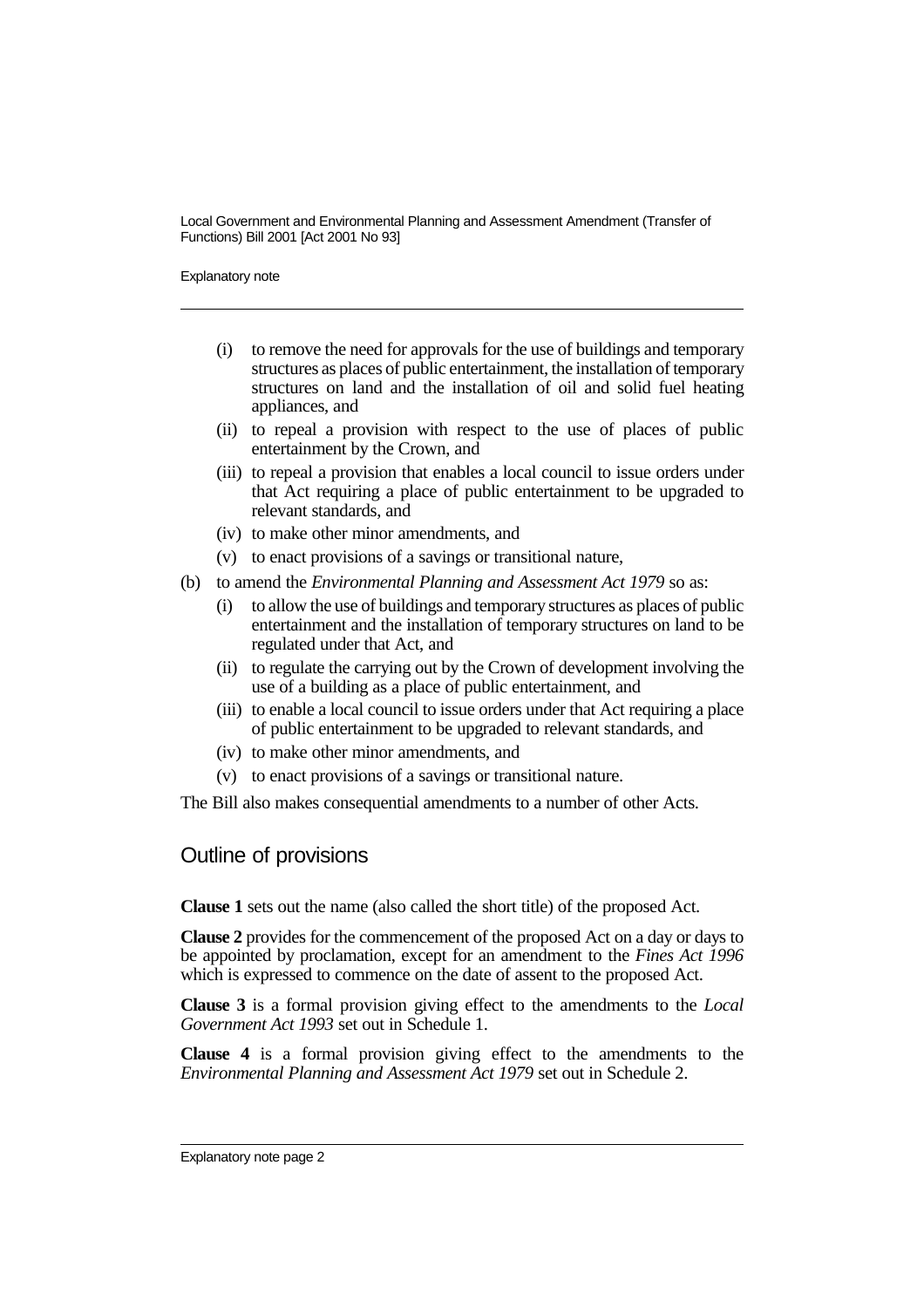Explanatory note

**Clause 5** is a formal provision giving effect to the amendments to other Acts set out in Schedule 3.

# **Schedule 1 Amendment of Local Government Act 1993**

### **Removal of need for approvals**

**Schedule 1 [4]** amends section 68 by omitting item 2 (installation of temporary structures on land) and item 3 (use of buildings and temporary structures as places of public entertainment) from Part A of the Table to that section and by omitting item 4 (the installation of domestic oil and solid fuel heating appliances) from Part F of that Table. The effect of this amendment is to remove the need for an approval under that section in respect of those matters. **Schedule 1 [6]**, **[9]**, **[10]** and **[13]** effect consequential amendments, removing various references to temporary structures which, because of the amendment to section 68, will no longer be regulated under the Act.

## **Use of places of public entertainment by the Crown**

**Schedule 1 [5]** omits section 71 (Use by the Crown of places of public entertainment). **Schedule 1 [1]** and **[8]** effect consequential amendments.

#### **Upgrade orders for places of public entertainment**

**Schedule 1 [11]** amends section 124 by omitting paragraph (c) of the matter relating to order No 5 in the Table to that section. The effect of this amendment is to remove the power of a local council to issue orders requiring a place of public entertainment to be upgraded to relevant standards. **Schedule 1 [15]** inserts a new Part at the end of Schedule 8 containing a clause that continues the effect of orders issued before the commencement of the proposed Act.

#### **Minor amendments**

**Schedule 1 [2]** and **[3]** amend section 12 so as to remove provisions requiring building applications to be made available for public inspection. The erection of a building no longer requires an application under the *Local Government Act 1993* but is dealt with under the *Environmental Planning and Assessment Act 1979* as a consequence of amendments to those Acts made by the *Environmental Planning and Assessment Amendment Act 1997*.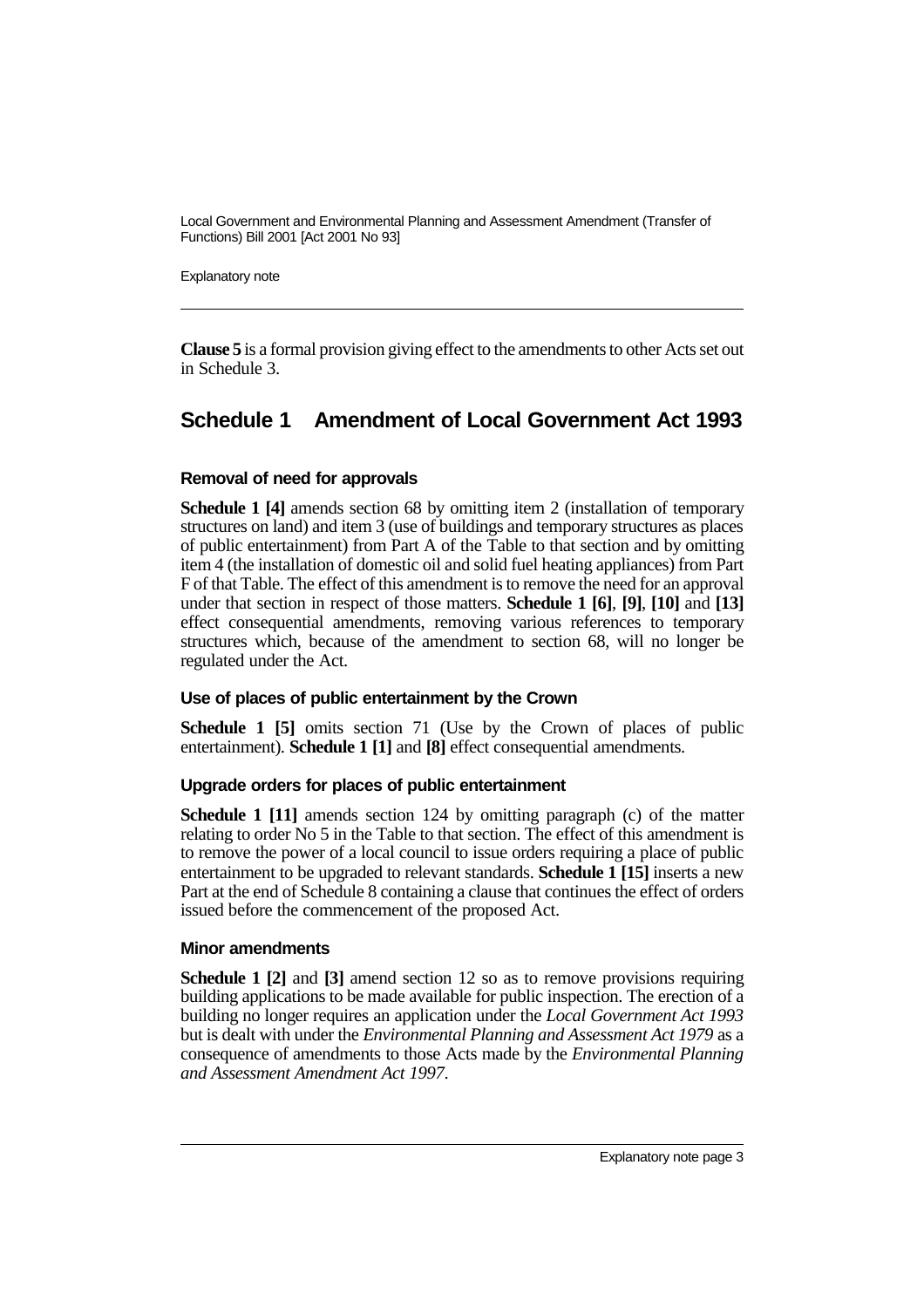Explanatory note

**Schedule 1 [7]** amends section 92 so as to require a local council to be satisfied as to the standard of any component, process or design if the component, process or design complies with standards imposed by the regulations under the *Environmental Planning and Assessment Act 1979* in respect of the carrying out of development under that Act. This amendment ensures consistency between the two Acts.

**Schedule 1 [12]** amends section 626 so as to update a cross-reference.

**Schedule 1 [14]** amends clause 1 of Schedule 8 so as to enable savings and transitional regulations to be made in connection with the enactment of the proposed Act.

**Schedule 1 [16]** amends the Dictionary as a consequence of the other amendments to be made by Schedule 1.

# **Schedule 2 Amendment of Environmental Planning and Assessment Act 1979**

## **Places of public entertainment**

The use of land for the purposes of a place of public entertainment is controlled under both the *Environmental Planning and Assessment Act 1979* (from an environmental planning perspective) and the *Local Government Act 1993* (from a public safety perspective). It is proposed that the *Environmental Planning and Assessment Act 1979* be amended to ensure that it can impose public safety conditions of the kind currently in force under the *Local Government Act 1993*. To this end it is proposed to amend section 108 (Regulations respecting existing use) and section 109 (Continuance of and limitations on other lawful uses) so as to enable the regulations under the *Environmental Planning and Assessment Act 1979* to impose conditions on the use of a building for the purposes of a place of public entertainment (**Schedule 2 [5]** and **[6]**). These regulations, together with regulations under section 80A (11) (prescribed conditions for development consents), will be able to apply to all places of public entertainment.

**Schedule 2 [1]** makes consequential amendments to section 4, inserting definitions of *licensed premises*, *place of public entertainment* and *public entertainment* that are needed to support the proposed regulations. **Schedule 2 [2]**, **[3]** and **[4]** make consequential amendments to section 78A.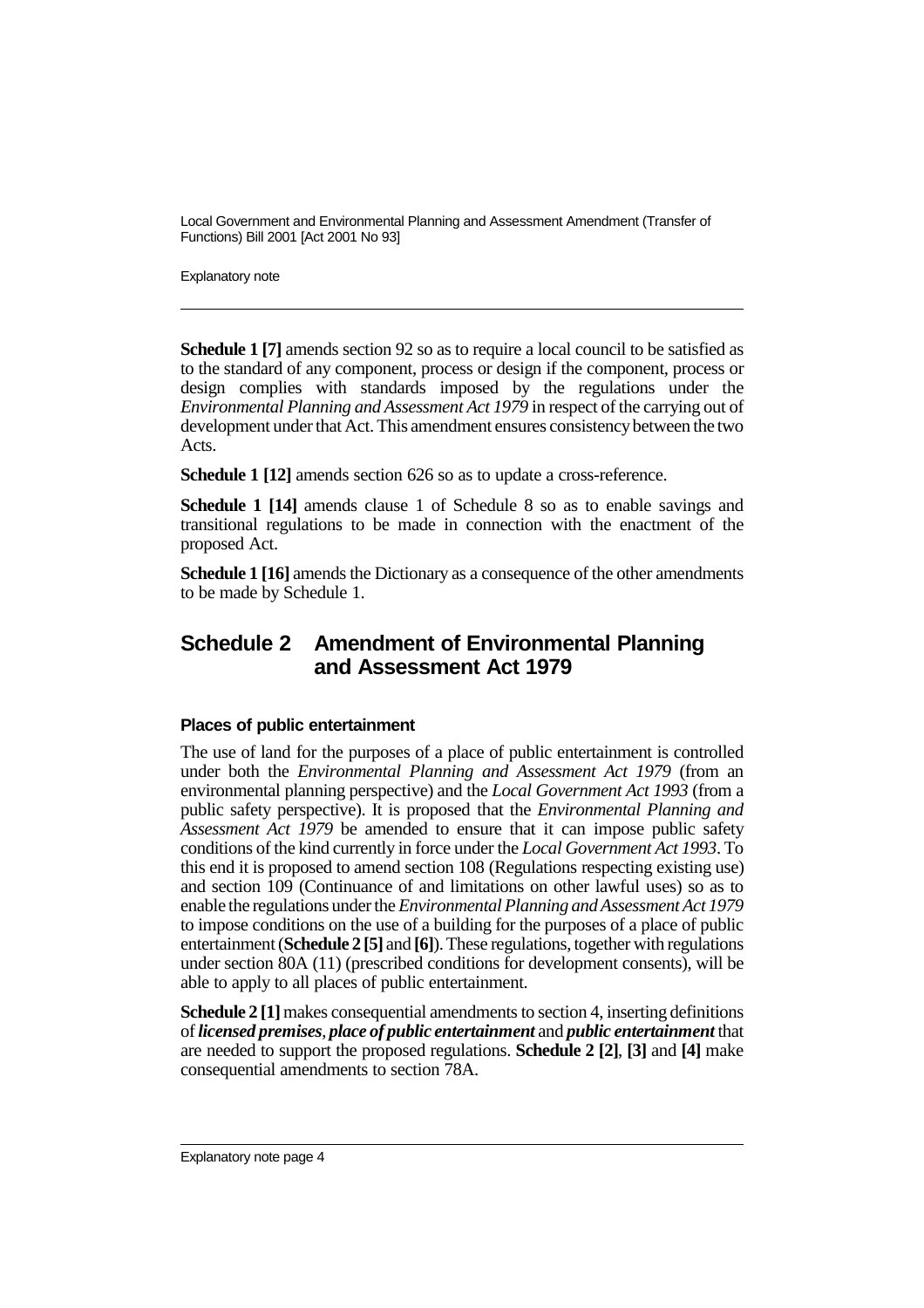Explanatory note

**Schedule 2 [8]** amends section 121B so as to enable orders to be made under that section in the same terms as orders are currently made under section 124 of the *Local Government Act 1993* with respect to the upgrading of places of public entertainment.

A transitional provision (proposed clause 40 of Schedule 6) allows existing applications for approvals to be determined and continues the existing conditions that apply to the use of places of public entertainment under the *Local Government Act 1993* (**Schedule 2 [13]**).

### **Temporary structures**

The current definition of *building* in section 4 expressly excludes temporary structures. **Schedule 2 [1]** substitutes the definition so as to expressly include them. Consequently, temporary structures will become subject to the same regulatory scheme as all other buildings.

A transitional provision (proposed clause 41 of Schedule 6) allows existing applications for approvals to be determined and continues the existing conditions that apply to the installation of temporary structures under the *Local Government Act 1993* (**Schedule 2 [13]**).

## **Crown development for public entertainment**

As mentioned in connection with the amendments referred to in Schedule 1, it is proposed to repeal section 71 of the *Local Government Act 1993*. In place of that section, it is proposed to insert a new section 116GA into the *Environmental Planning and Assessment Act 1979* (**Schedule 2 [7]**). The new section subjects the Crown to a regulatory regime similar to that imposed on the Crown by section 116G in relation to building, demolition and incidental work. That regulatory regime requires a Minister of the Crown to certify, in relation to development carried out by the Crown, that the development complies with specified requirements that are prescribed by the regulations under the Act.

#### **Minor amendments**

**Schedule 2 [9]** amends section 126 so as to enable the regulations under the Act to impose lesser penalties than the default penalty of 1,000 penalty units (\$110,000) currently imposed by that section.

**Schedule 2 [10]** amends section 127 so as to extend to offences against the regulations under the Act the defence afforded by section 127 (7) with respect to offences against the Act.